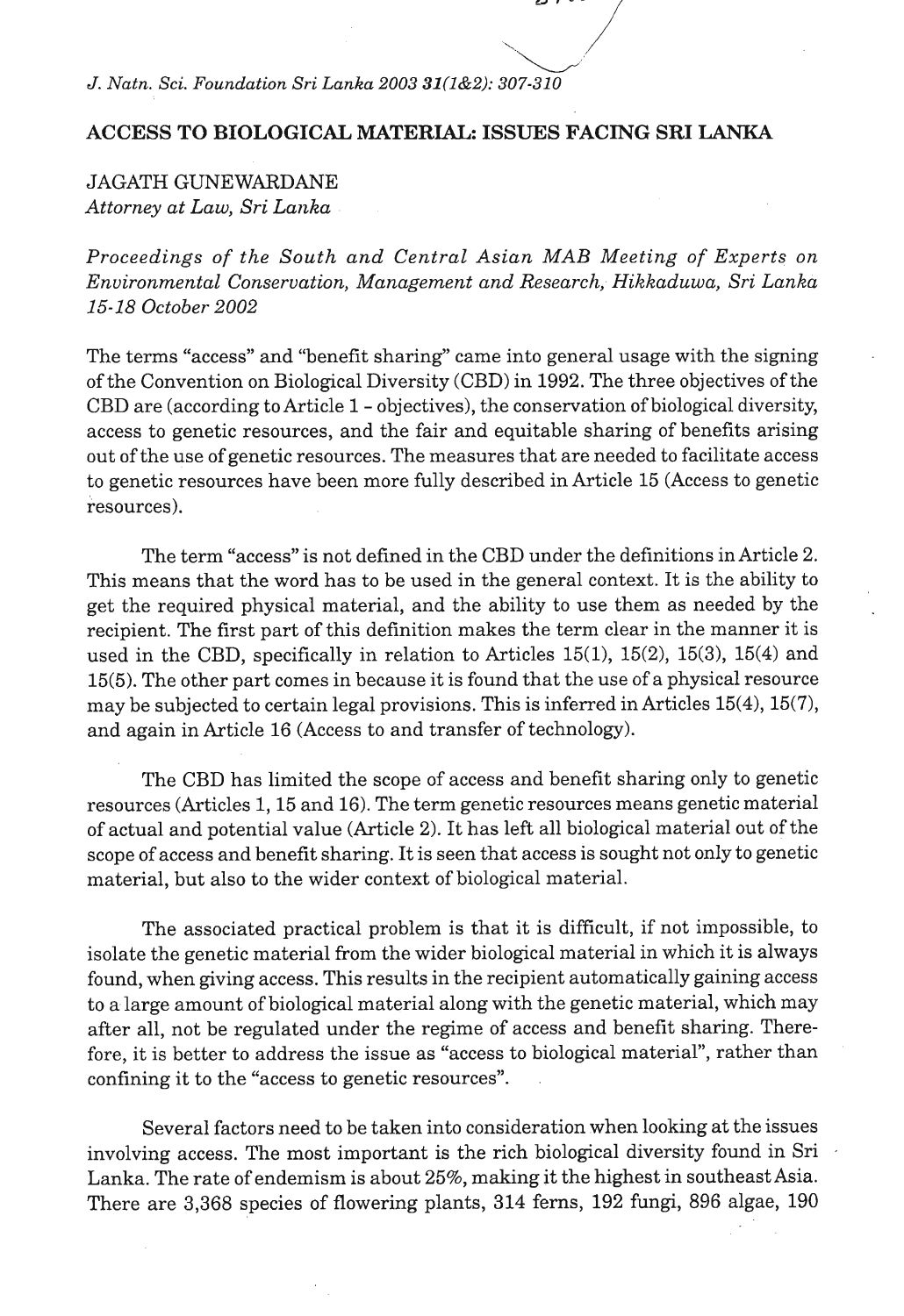liverworts and 575 species of other lower plants. The fauna is made up of 86 species of mammals, 236 species of resident birds (to which a further 194 migrants, vagrants and seabirds can be added) 177 reptiles, 91 fresh water fishes, among vertebrates, and over 60 land and freshwater crabs, 242 butterflies, 525 beetles and 139 mosquitoes form part of the invertebrate fauna. Sri Lanka is one of the 25 places identified as Biodiversity Hotpots for Conservation Priorities, together with the Western Ghats region of India. The same study ranks these two, as one unit and one of the eight Hottest Hotspots in the world.

Another factor that needs to be given consideration is the widespread traditional use of native biological diversity since ancient times. These uses have created a rich base of Indigenous Knowledge or Traditional Knowledge that deals with identification, sustainable use and methods of use. This knowledge is not static and is continuously updated, modified and added upon on use.

This knowledge is particularly developed in agriculture and in traditional medicinal practices. It is seen that the same material is used for the same purpose in more than one country in the region and for different purposes in different countries.

The biological diversity of Sri Lanka was viewed since ancient times as something that belongs to everybody and is of common benefit to mankind. Thus, no one laid claim to it or any segment of it as their own. Material and knowledge were freely shared among those who needed it. Living beings, both animals and plants, were not valued in terms of the benefits that they would bring, but in the broader context of inherent value, which simply meant for what they were, and it did not matter whether there were any benefits or none. Animals were left unharmed, owing not to their economic or aesthetic values, but because it was deemed improper to harm other living beings. This view was nurtured in Buddhism, which taught the need to respect and care for all living beings.

This concept is at variance with the widely held concept of utility value. Even the CBD has acknowledged and adopted the utility value of biological material. This is shown by the distinction drawn between biological and genetic material and biological and genetic resources. The CBD defines (Article 2) genetic material, as biological resources and genetic resources. Accordingly, material is deemed a resource when it has some actual or potential value or use to humanity. The definition of biological resources in the CBD does not take into account its contribution to the stability of eco-systems and the maintenance of life-support cycles.

The issues regarding access to biological material and genetic material have two components. One is obtaining the needed material and its export, which deals with the physical component. The other is the legal rights necessary to make use of it, or the intangible component. These two components are covered by different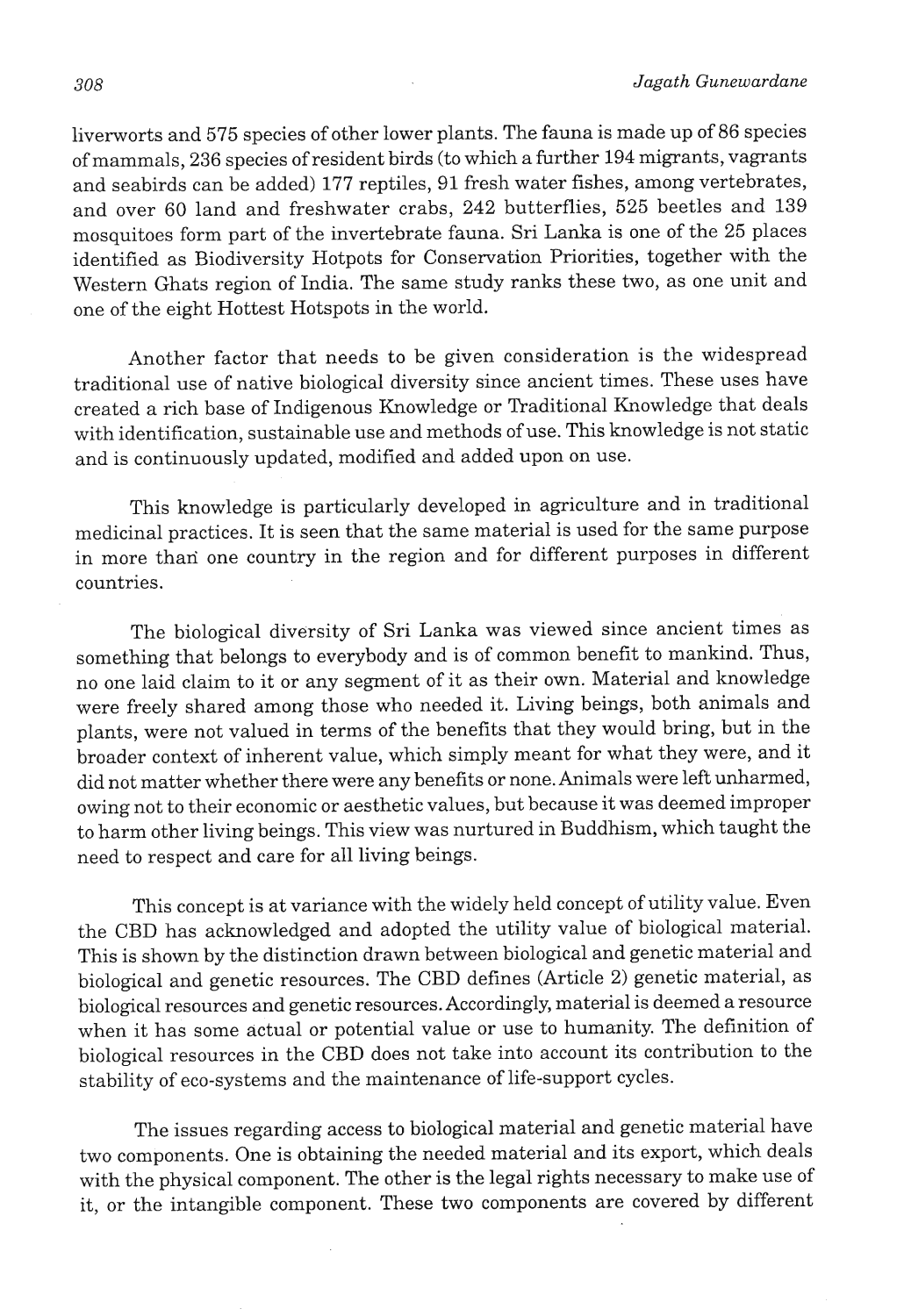## *Access to Biological Material in Sri Lanka* **309**

legal enactments. The physical material is covered by laws that protect and regulate the use of plants and animals. The rights to use are covered by Intellectual Property Rights (IPR) laws, and through contractual agreements.

The export of any wild animal or part is covered and regulated by the Fauna and Flora Protection Ordinance, No. 02 of 1937 as amended. It applies equally to all native animals, whether being protected or not. The export of an animal or pet (which covers genetic material, secretions, extracts) can be done only under a permit issued by the Department of Wildlife Conservation. The export of any plant that is protected under this enactment needs a similar permit. The granting of permits to export any non-protected plant or parts is done by the Forest Department under the provisions of the Forest Ordinance. In addition, some species of aquatic organisms need a permit under the Fisheries and Aquatic Resources Act. Any export that does not conform to these laws is illegal. These laws have been used quite successfully to control the illegal export or smuggling of biological resources.

It has increasingly been seen that recipients of biological material (both legal and illegal) have a tendency of gaining monopolies over the resources. This is always done to gain exclusive rights over the material, and to prevent others from making use of the same resources. These rights are sometimes held against the rights of the provider country by getting these protected as intellectual property of the recipient. The two IPR systems that are used to gain monopolies are Patent Laws and Plant Breeders Rights Laws (PBR laws).

A patent gives a periodic monopoly to the creator of a useful new innovation in exchange for a full disclosure of the innovation. This disclosure is to ensure that others can make use of the information, and to make the same thing after the period of monopoly expires. In Sri Lanka, it is not possible to patent living things and biological material since they are discoveries (Section 59 **(3)** of the code of Intellectual Property Act, No. 52 of 1979). Many countries have similar exclusions. However, some developed countries have made it possible to patent discoveries, which include any animals and plants that can be shown to be new, and all components found in these living beings including genetic material.

The Plant Breeders Rights Laws give periodic monopoly rights over new varieties of plants. Sri Lanka does not have such a law, and no one can claim any rights over a plant variety. However, there is a draft of a PBR law, which was presented in July 2001. The enactment of such a law is a requirement under the Trade Related aspects of Intellectual Property Rights (TRIPS) Agreement. (Article 27 (3) (b) of TRIPS). However, this provides for a country to have a unique  $(Sui)$ generic) Act to suit their own requirements. Some developed countries have PBR laws that make it possible to claim varieties as new, if they differ in one distinct characteristic.